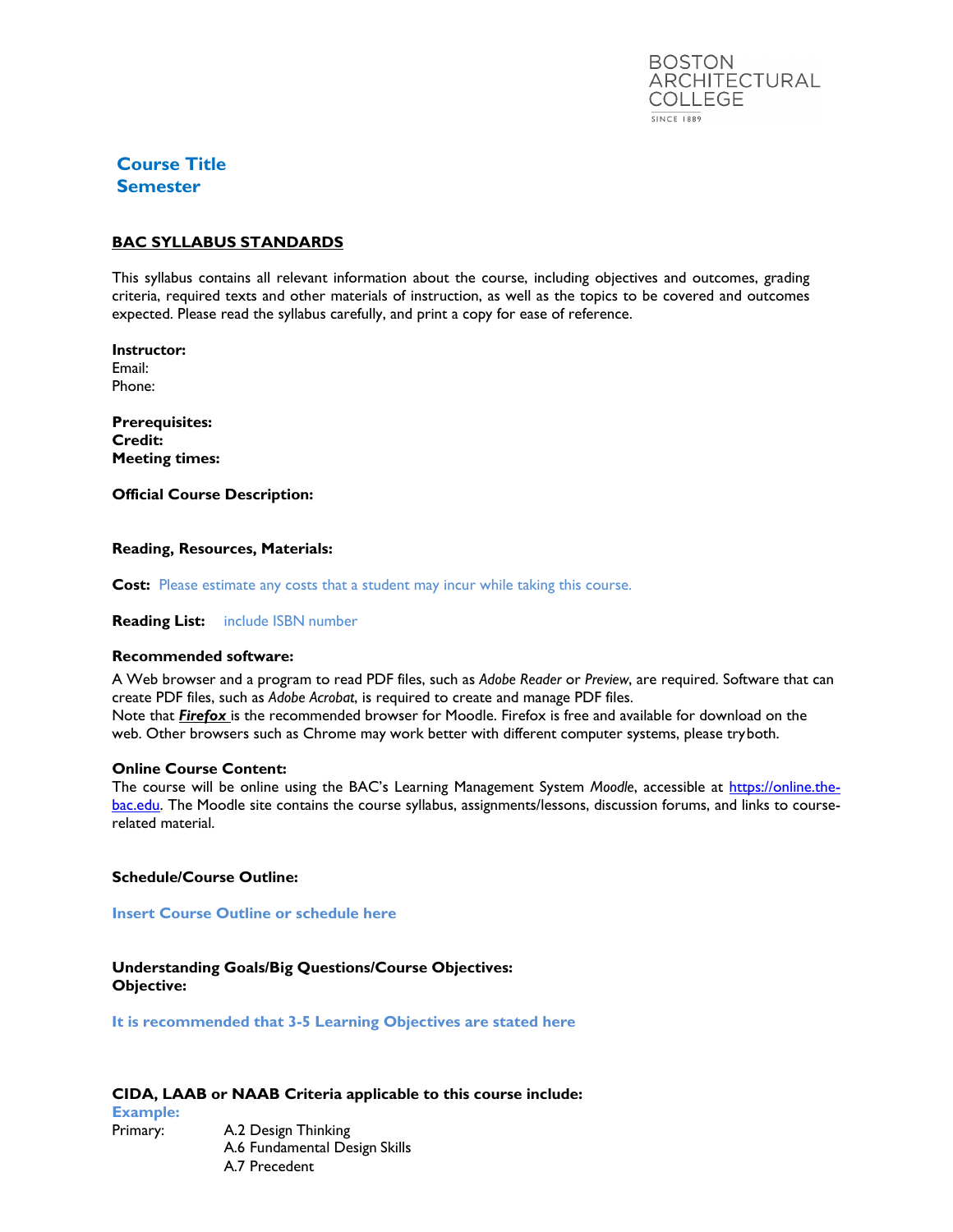

### A.8 Ordering

Secondary: A.3 Visual Communication B.4 Site Design

# **List of Major Assignments and Evaluation/Grading Processes:**

### **This is an example, please include your own**

The final grade will be an approximate composite of these elements:

- 10% Analysis (site and program analysis)
- 25% Conceptual framework relevance, coherence
- 35% Translation of analysis into design
- 20% Communication online participation: quality and frequency\*

10% Graphics and Presentation skills

• If a student doesn't communicate over an extended period of time (6 days) his/her grade will be automatically lowered one step. 13 days of non-responsiveness results in automatic failing of the class.

### **Attendance:**

Insert your attendance policy here:

**Course Schedule:**

### **Major Milestones or Deliverables:**

**The information on the following pages is standard for all BAC courses and should be included in syllabi.**

### **Grading**

The BAC's Grade Definition Chart is included in this Syllabus. Students should note that *minimum GPAs of 2.70 (B-) overall average and studio average* are required of graduate students in order to maintain Satisfactory Educational Progress. Failure to maintain SEP may result in additional work assigned, repeating a course or semester, or withdrawal from the program.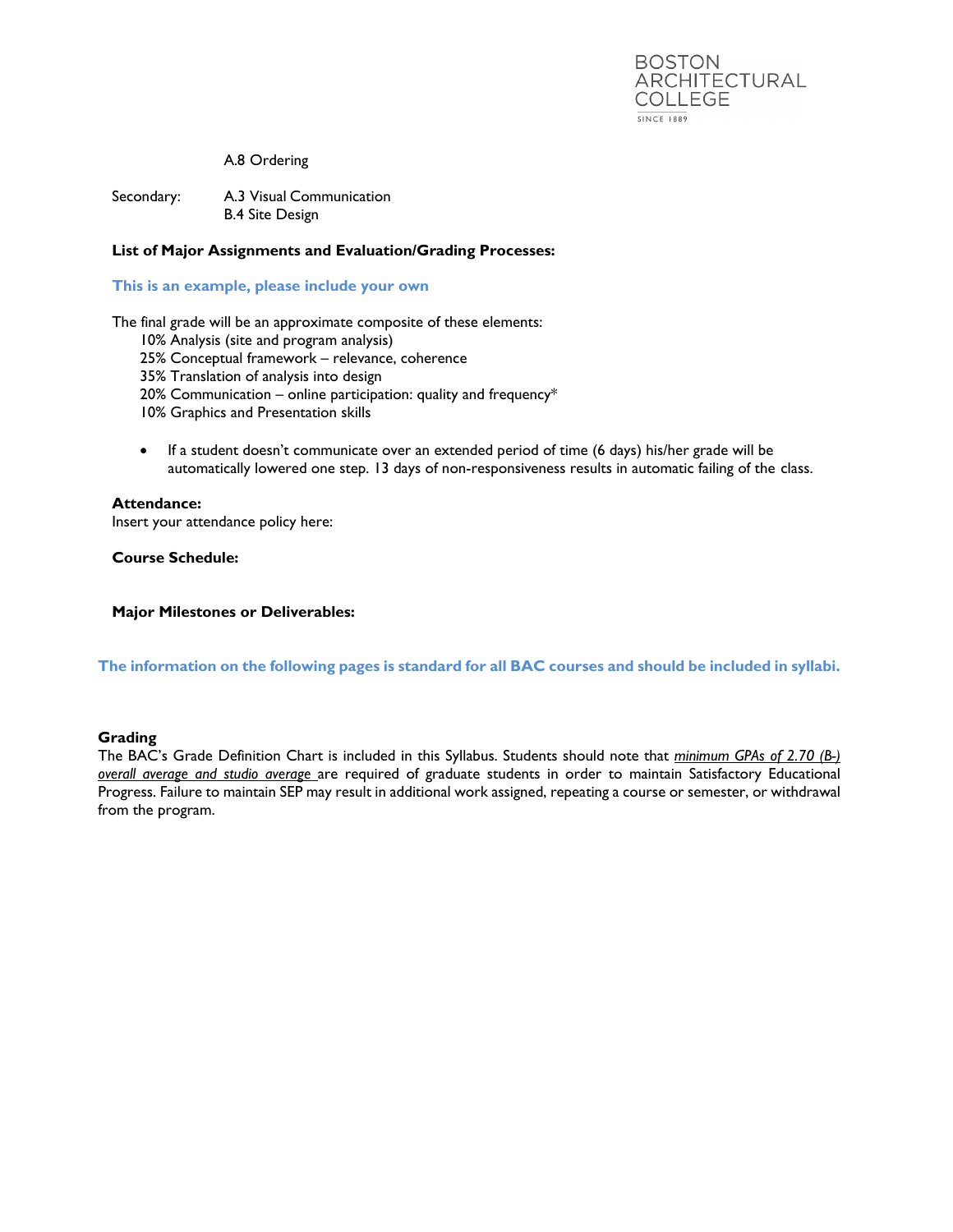# BOSTON<br>ARCHITECTURAL<br>COLLEGE  $\frac{}{\text{SINCE} + \text{889}}$

# **BAC Grade Definitions**

| <b>BOSTON ARCHITECTURAL COLLEGE</b><br>OFFICIAL INSTITUTIONAL NAMES: BOSTON ARCHITECTURAL CENTER PRIOR TO JUNE 1, 2006 |                  |                           |                                                                                                                                                                                                                                                                                                                                                                                                                                      |
|------------------------------------------------------------------------------------------------------------------------|------------------|---------------------------|--------------------------------------------------------------------------------------------------------------------------------------------------------------------------------------------------------------------------------------------------------------------------------------------------------------------------------------------------------------------------------------------------------------------------------------|
| <b>GRADE</b>                                                                                                           | <b>4.0 SCALE</b> | $0 - 100$<br><b>SCALE</b> | <b>DEFINITION</b>                                                                                                                                                                                                                                                                                                                                                                                                                    |
| A                                                                                                                      | 4.0              | $94 - 100$                | <b>Excellent.</b> The work exceeds the requirements of the course and<br>demonstrates complete understanding of course goals. In addition,<br>assignments exhibit a level of critical thinking that has allowed the<br>student to demonstrate creative problem solving. Ideas and solutions<br>are communicated clearly, showing a high level of attention and care.                                                                 |
| $A-$                                                                                                                   | 3.7              | $90 - 93$                 |                                                                                                                                                                                                                                                                                                                                                                                                                                      |
| $B+$                                                                                                                   | 3.3              | $87 - 89$                 |                                                                                                                                                                                                                                                                                                                                                                                                                                      |
| B                                                                                                                      | 3.0              | $84 - 86$                 | <b>Good.</b> The work meets the requirements of the course and<br>demonstrates under-standing of course goals. The assignments reflect<br>an ability to solve problems creatively, but solutions demonstrate<br>inconsistent depth and critical thinking ability. Ideas and solutions are<br>communicated effectively, but may lack the clarity and depth one sees in<br>excellent work.                                             |
| $B -$                                                                                                                  | 2.7              | $80 - 83$                 |                                                                                                                                                                                                                                                                                                                                                                                                                                      |
| $C+$                                                                                                                   | 2.3              | $77 - 79$                 |                                                                                                                                                                                                                                                                                                                                                                                                                                      |
| C                                                                                                                      | 2.0              | $74 - 76$                 | Fair. The work meets the minimum requirements of the course and<br>reflects understanding of some course goals but is lackluster. The<br>assignments exhibit a basic problem-solving ability, but the process and<br>solutions lack sufficient depth and demonstrate a need for greater<br>critical thinking. Ideas are communicated ineffectively, showing a lack of<br>attention to detail and a decided lack of clarity or depth. |
| $C-$                                                                                                                   | 1.7              | $70 - 73$                 |                                                                                                                                                                                                                                                                                                                                                                                                                                      |
| D                                                                                                                      | 1.0              | $60 - 69$                 | <b>Poor.</b> The work barely meets the minimum requirements of the class.<br>Assignments lack depth and a display a minimal understanding of<br>course goals. Ideas are presented with little or no detail or elaboration.<br>Course guidelines are often not followed.                                                                                                                                                              |
| <b>RF</b><br>Repeat/Fail                                                                                               | 0.0              | $0 - 59$                  | <b>Unacceptable or missing work.</b> The work neither satisfies the<br>requirements of the class nor demonstrates understanding of course<br>objectives. The presentation of work is unprofessional and/or<br>incomplete. Overall, the student shows insufficient understanding of the<br>course requirements. Poor attendance or violation of academic integrity<br>policy may also be factors.                                     |
| <b>NF</b>                                                                                                              | 0.0              | N/A                       | <b>Failure due to non-attendance</b>                                                                                                                                                                                                                                                                                                                                                                                                 |
| $\mathbf{I}$                                                                                                           | N/A              | N/A                       | Incomplete                                                                                                                                                                                                                                                                                                                                                                                                                           |
| w                                                                                                                      | N/A              | N/A                       | Withdrawn                                                                                                                                                                                                                                                                                                                                                                                                                            |
| P                                                                                                                      | N/A              | N/A                       | Pass. Used only in specially designated courses and educational reviews.                                                                                                                                                                                                                                                                                                                                                             |
| HP                                                                                                                     | N/A              | N/A                       | High Pass. Used only in specially designated courses.                                                                                                                                                                                                                                                                                                                                                                                |
| <b>NC</b>                                                                                                              | N/A              | N/A                       | No credit. Used if student replaces a failing grade. Not included in GPA<br>calculation.                                                                                                                                                                                                                                                                                                                                             |
| <b>NS</b>                                                                                                              | N/A              | N/A                       | No Show. Awarded only for Educational Reviews if student registers but<br>does not attend.                                                                                                                                                                                                                                                                                                                                           |
| т                                                                                                                      | N/A              | N/A                       | <b>Transfer Credit</b>                                                                                                                                                                                                                                                                                                                                                                                                               |
| <b>WV</b>                                                                                                              | N/A              | N/A                       | Waiver                                                                                                                                                                                                                                                                                                                                                                                                                               |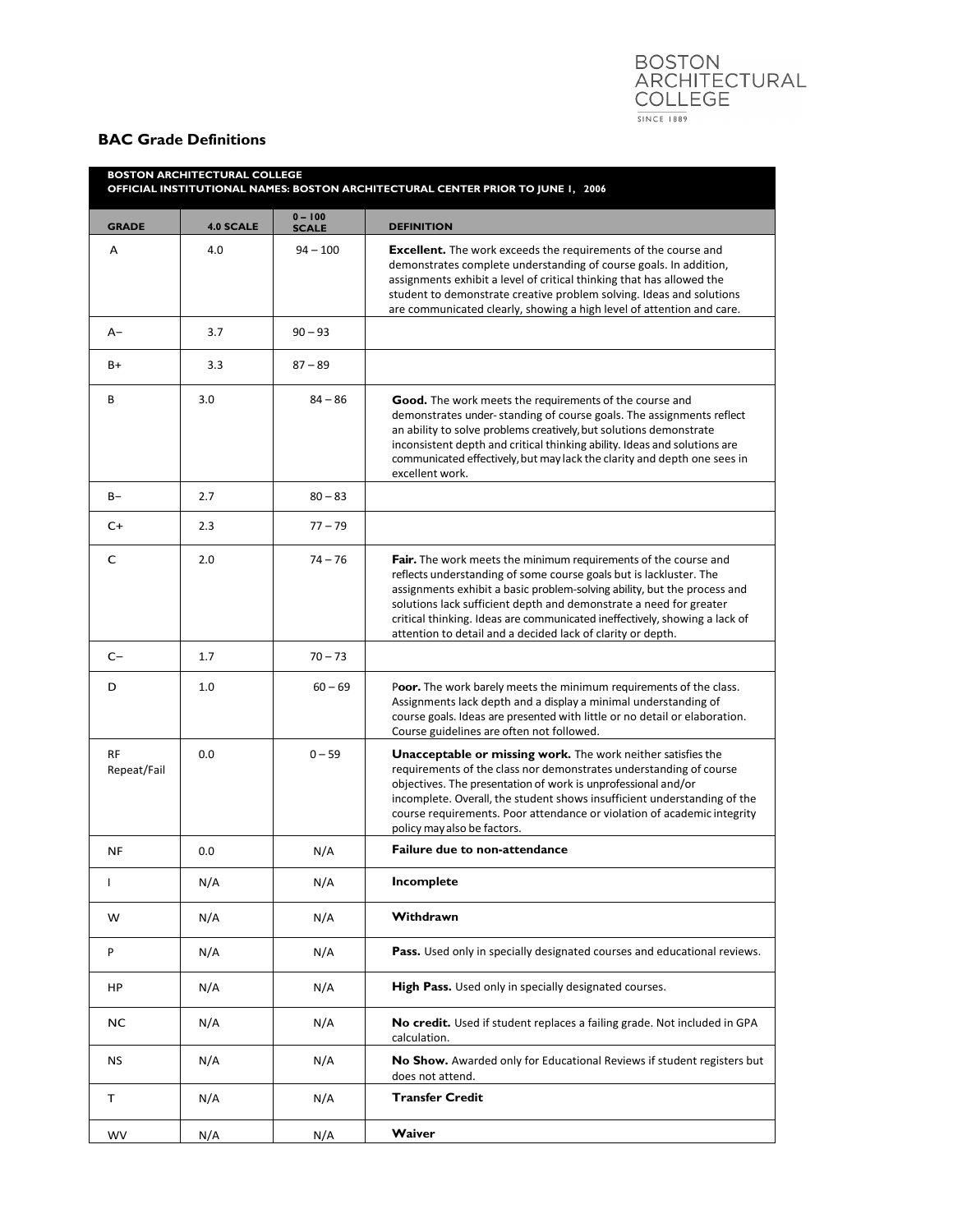### **Course Policies and Procedure**

# **Late Policy**

Assignments are due no later than the date and time assigned. Students should contact the instructor in advance if, for a valid reason work will be submitted late.

# **Student Responsibility**

A student should…

- … complete assignments to the best of his or her ability, and submit them on time. In the event that circumstances require a late submission, the student should contact the instructor before the assignment is due and appropriate accommodation may be considered. In the event of an emergency (e.g., medical, personal), the instructor and student advisor should be contacted at the earliest possibletime.
- … engage actively with the ideas presented and with fellow students. Wide-ranging opinions and ideas are encouraged, and a civil, respectful courtesy for everyone else is required.
- … think deeply. This course addresses challenging subjects and thought-provoking material, and everyone should be prepared to reflect and consider deeply-held assumptions.

### **Mid-Semester Warning**

Students will receive a progress assessment at mid-semester. Students who do not perform up to expectations will receive a Mid-Semester Warning; a copy of the warning will be kept in the student's file.

### **Writing Standards**

Writing in this course should meet the standard of accuracy and clarity of expression that is expected of design professionals. Appropriate grammar, correct spelling, and the ability to construct a clear and well-organized statement or argument are expected.

## **To Document Correctly**:

Be sure to attribute all outside pieces of information to their original sources. In addition, students should keep in mind that even if it is required to paraphrase, there is a need to cite that material. Use appropriate bibliographic and webliographic references for quoted and paraphrased material. An excellent resource for proper format and usage guidelines is Kate L. Turabian's *A Manual for Writers of Term Papers, Theses, and Dissertations*.

Samples for a Bibliography: [http://www.press.uchicago.edu/books/turabian/turabian\\_citationguide.html](http://www.press.uchicago.edu/books/turabian/turabian_citationguide.html) A Guide for Writing Research Papers:<https://owl.english.purdue.edu/owl/>

The Learning Resource Center can provide professional writing advice in structuring an argument and in correct documentation. Students can make an appointment with a writing tutor at [writingcenter@the](mailto:writingcenter@the-bac.edu)[bac.edu o](mailto:writingcenter@the-bac.edu)r by calling 617.585.0174. Several downloadable guides to writing, research, and citation are [available here.](https://the-bac.edu/info-for/current-students/academic-support/learning-resource-center/how-we-can-help)

## **Plagiarism**

Plagiarism is representing someone else's words or ideas as their own. On occasion students violate, often innocently, rules for citing and referencing source material; this is still plagiarism. This problem has been exacerbated by the ready availability and frequent use of online resources. To report on research it is incumbent on the student to know the difference between a direct quotation and paraphrasing (both are appropriate, but require citation) and paraphrasing and plagiarism.

There are two types of plagiarism: intentional and accidental. Each is serious and will not be tolerated.

*Intentional Plagiarism* is the deliberate attempt to submit someone else's work as their own. This includes turning in:

- A paper copied from a book or magazine
- A paper written (in total or in part) by another person

The first time a student commits this level of plagiarism, they will receive an "F" for the assignment. The second offense will receive an "F" in the course. This policy covers all assignments, including discussion board posts.